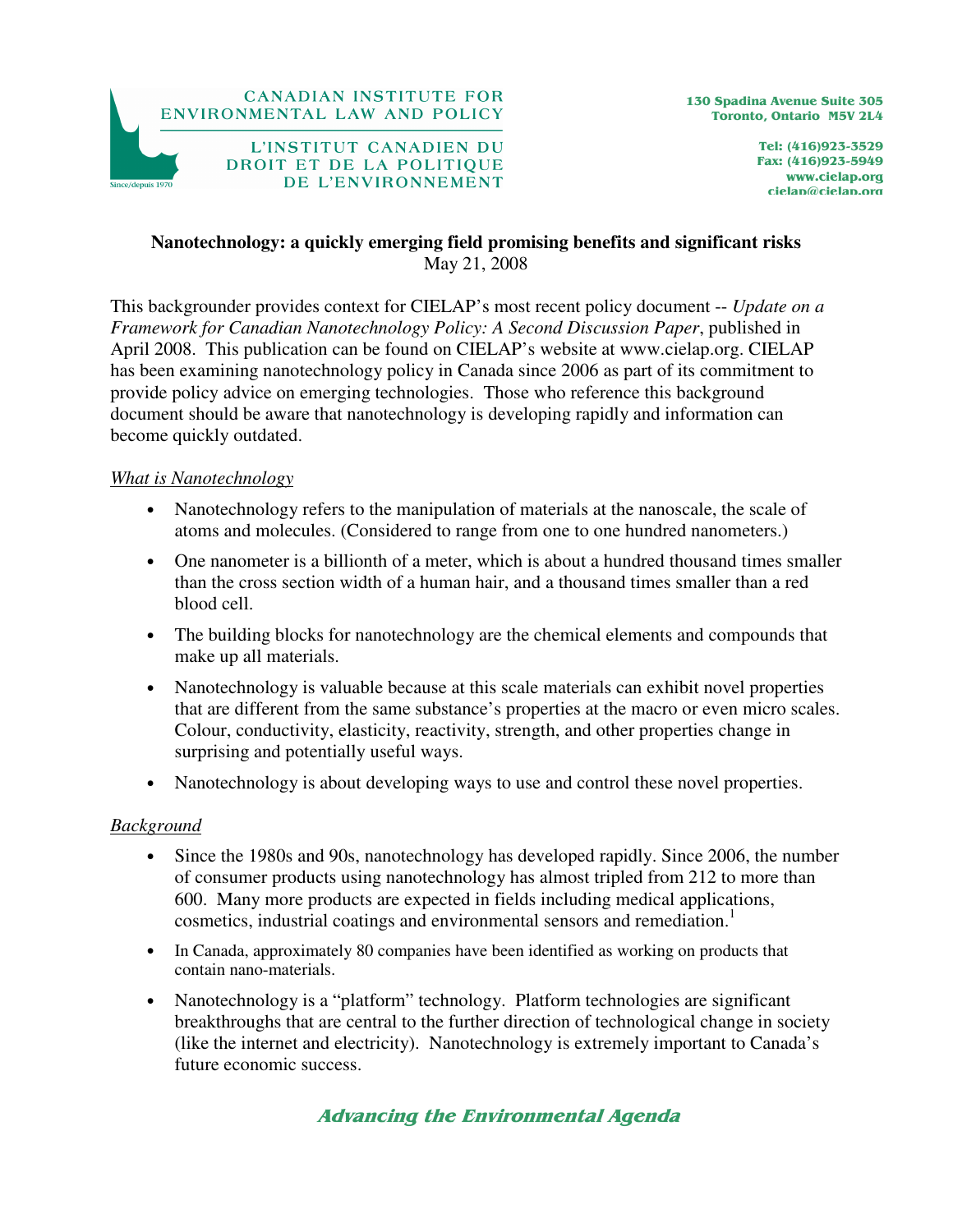## *Concerns*

- Scientists, governments and civil society organizations around the world are playing catch-up to create the tools, knowledge and institutional arrangements necessary to benefit from this technology while avoiding potential negative impacts.
- Despite nanotechnology's immense potential and significance, there is no formal regulatory or explicit public policy framework in Canada to manage the technology's risks and benefits. There is also no mechanism that requires the government to inform and consult with the public about it.
- The environmental and health effects of nanomaterials are largely unknown. However, numerous studies have shown that because of the high surface-area-to-volume ratio and higher reactivity of nanostructures, large doses of nanomaterials can cause cells and organs to demonstrate a toxic response, even when the material is non-toxic at the (larger) microscale or macroscale. Inflammation is a common response.<sup>2</sup>
- Nanoparticles are seen to be central in the link between air pollution and heart disease. When taken into the lungs nanoparticles have been shown to cause oxidative injury, creating irreversible damage in DNA and, ultimately, leading to vascular disease and heart attacks.
- Developing countries are very concerned about being left out of the benefits of nanotechnology. They are also concerned about the displacement of their workers in traditional sectors.

## *Facts on Nanotechnology Research & Development*

- Buckyballs, discovered in 1985, are hollow spheres of 60 carbon molecules. They can withstand enormous pressure. Buckeyballs can be used as containers to, for instance, deliver drugs to specific sites in the body.
- Carbon nanotubes are like stretched-out buckyballs. They are six times lighter and many times stronger than steel and can be used as either semi-conductors or insulators. They can be used in energy-related applications and can be added to materials to improve strength without increasing weight.
- Some analysts estimate that, by 2015, \$1 trillion worth of products will use some form of nanotechnology. Nanotechnology is hailed by some as a major driver for the next postindustrial revolution.
- At present, 20 countries are selling products containing nanomaterials. The United States leads internationally with 52 percent or 247 consumer products that contain nanotechnology. East Asia now boasts 123 products, a 58 percent increase over last year.<sup>3</sup> These products include food containers and dietary supplements.
- A public nano portal website is currently being developed by Health Canada and will be in operation in 2008.

#### **For further information please contact:**

Carolyn Webb, CIELAP Communications & Project Development Officer 416-923-3529 ext 26; carolyn@cielap.org